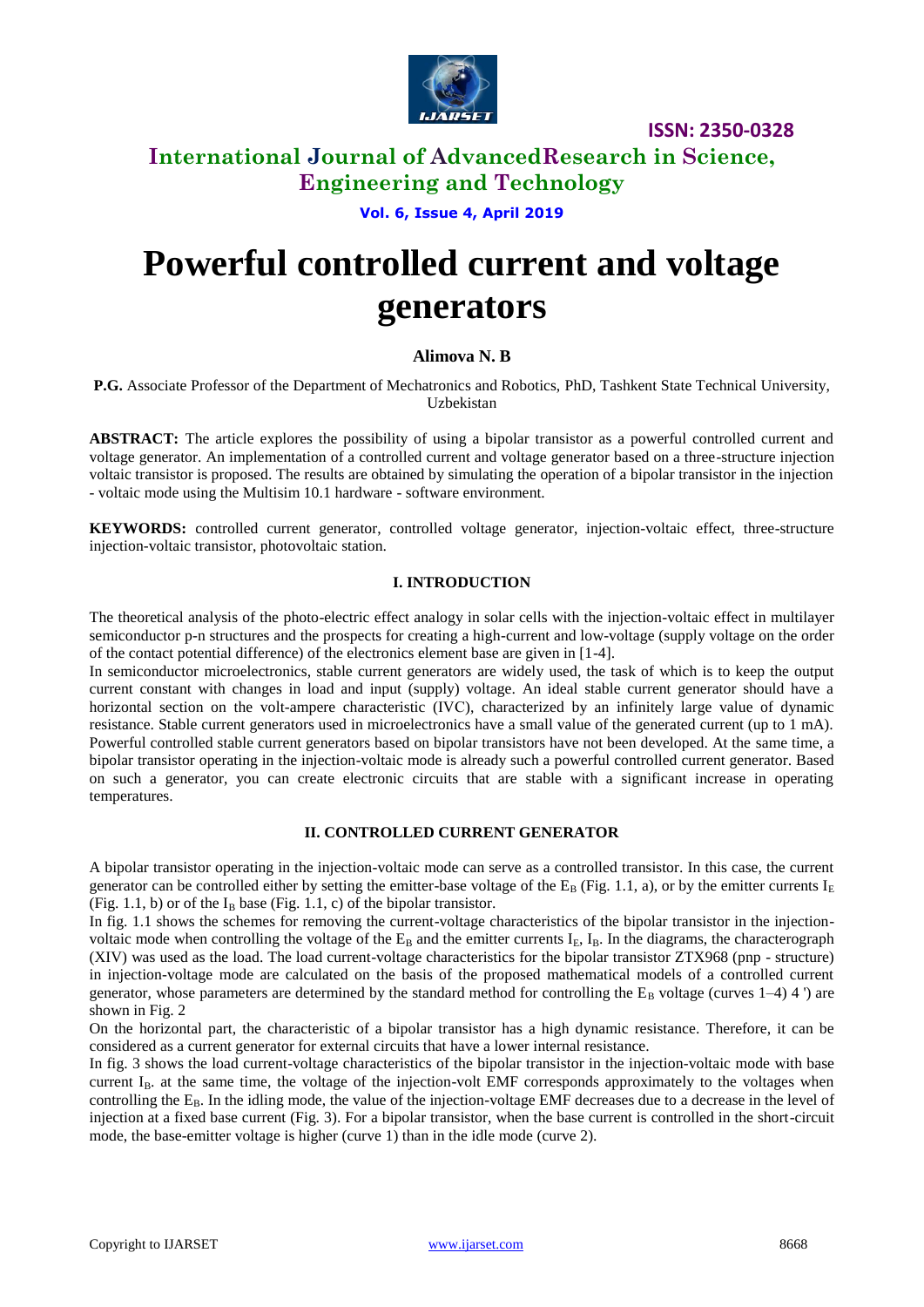

# **International Journal of AdvancedResearch in Science, Engineering and Technology**

**Vol. 6, Issue 4, April 2019**



Fig.1. Schemes of a controlled current generator with control: voltage  $E_B$  (a) and currents  $I_E$  (b),  $I_B$  (c).

Current and voltage controlled current generator circuits have high conversion efficiency.



Fig.2. Load the current-voltage characteristicsof the p-n-p bipolar transistor ZTX968 in the injection-voltaic modewith control: voltage (1-4) and emitter current (1′-4 ′).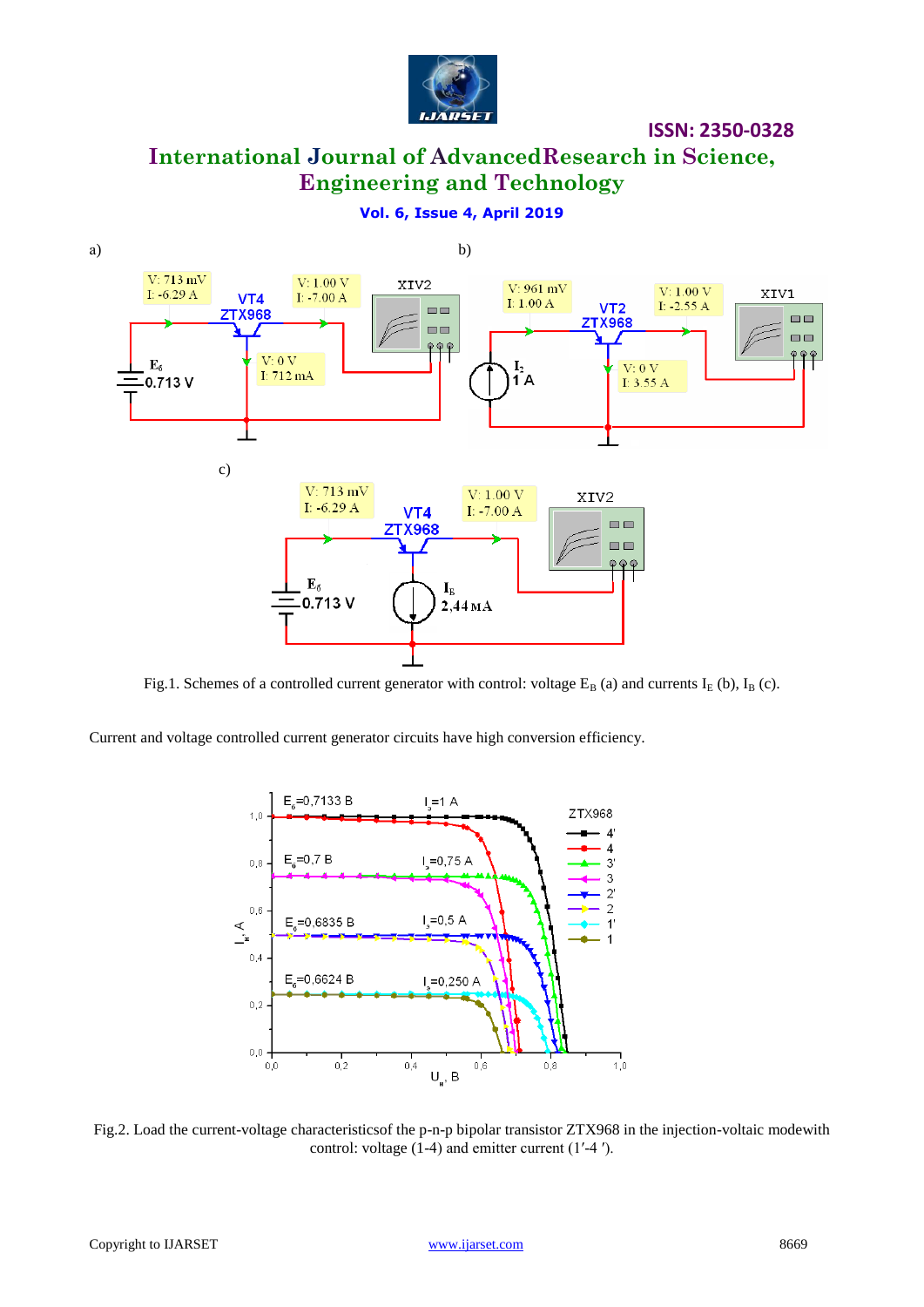

# **International Journal of AdvancedResearch in Science, Engineering and Technology**

**ISSN: 2350-0328**

#### **Vol. 6, Issue 4, April 2019**



Fig.3. Load the current-voltage characteristics p-n-p bipolar transistor ZTX968 in injection-voltaic mode when controlling the base current.

In the considered circuits, a bipolar transistor controlled by voltage, emitter current or base current acts as a controlled current generator with a dynamic range of about 0.5-0.7 V (Fig. 2 and 3). To increase the conversion efficiency, a circuit with a fixed base current value (Fig. 1, c) should be used by sequentially switching on the  $E_B$  and  $I_E$  control circuits (Fig. 4). In this case, the base current is converted into the emitter current (the current is amplified), then the bipolar transistor repeats the current in the active mode as a voltage amplifier, which increases the dynamic range of the current generator from 0.5-0.7 V to  $E_K = 20$  V.

In fig. 4 shows the experimental load and input current-voltage characteristics of the bipolar S4793 and 2SC5200 transistors. They fully confirm the simulation results and show that in idle mode when controlling the emitter current, the concentrated ohmic resistance of the bipolar transistor  $R_B$  leads to a voltage shift of the injection-voltage EMF by the magnitude of the voltage drop  $I \cdot R_B$ 

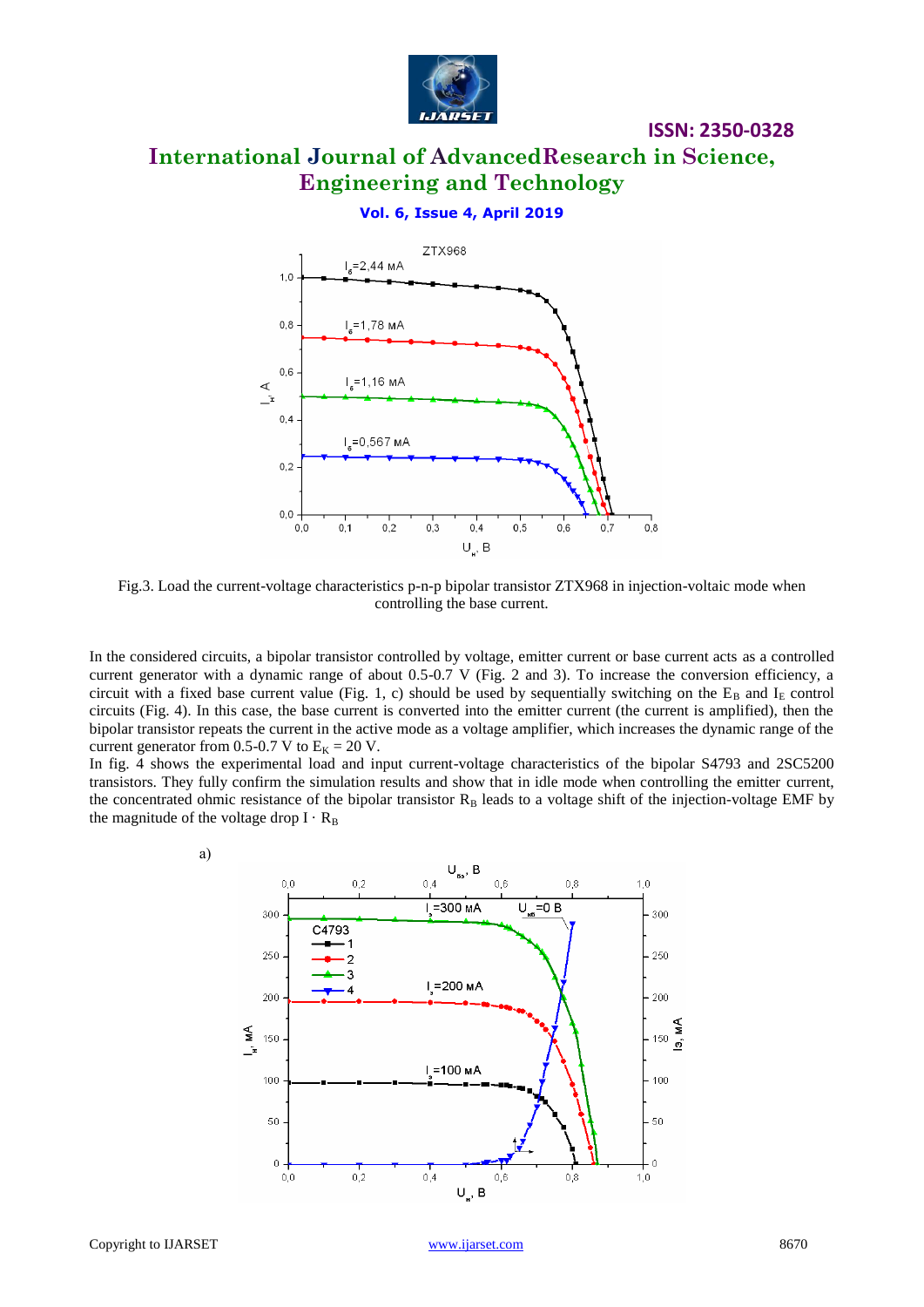

### **International Journal of AdvancedResearch in Science, Engineering and Technology**

#### **Vol. 6, Issue 4, April 2019**





Fig.4. Load and input current-voltage characteristics of the bipolar transistor type C4793 (a) and SC5200 (b).

From fig. 4 it can be concluded that with direct series connection of cascades controlled by voltage  $E_B$  and current  $I_E$ , the input characteristic (curve 5) goes beyond the horizontal portion of the current generator corresponding to the mode. It should be noted that in this case the current-controlled transistor is a non-linear load for a transistor controlled by a voltage  $E_{\rm B}$ . In order for the current-controlled cascade to operate in the current-limiting mode, its input characteristic must be shifted to the lower voltage range of the voltage-controlled cascade, which can be done by on the offset voltage  $E_{CM}$  bias voltage source between the bases of the cascades (or bipolar transistor in the diode switching on). When controlling the  $E_B$  voltage, the current varies in the range from 0 to 1 A. When the load resistance value changes, the output voltage varies from 0 to 20 V. In the specified range of current and voltage changes, the dynamic resistance of the controlled voltage generator is almost infinite.



Fig.5. Scheme of a three-structure the injection-voltaic transistor.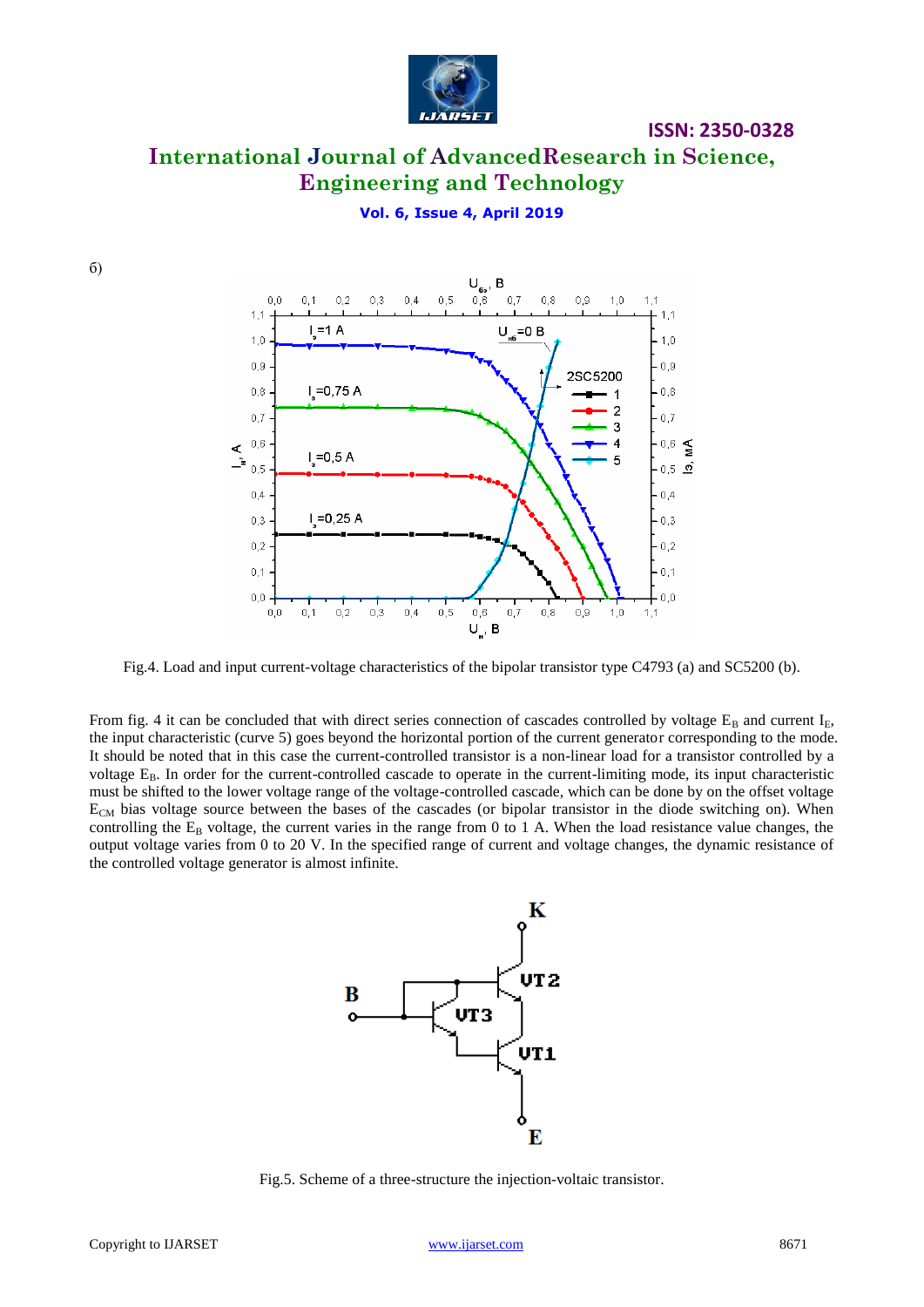

### **International Journal of AdvancedResearch in Science, Engineering and Technology**

#### **Vol. 6, Issue 4, April 2019**

In fig. 5 shows a circuit of such a composite bipolar transistor, in which VT1 is in injection-volt mode. As a result, we get a three-structure injection-voltaic transistor [5].

In fig. 6 shows the input and output characteristics of the three-structure injection-voltaic transistor, made of three transistors ZTX968. In the switching scheme of a three-structure injection-voltaic transistor with a common emitter in active mode, the base-emitter voltage control increases the signal power, and when the collector-emitter voltage changes in the range from 1.5 V to 10 V, the collector current remains almost unchanged (Fig. 6, b).



Fig.6. Input (a) and output (b) of the current-voltage characteristic of a three-structure injection-voltaic transistor.

To create an effective controlled current generator, it is actually necessary to implement a three-structure injectionvoltaic transistor, which allows amplifying the signal, it does not have the Earle effect and thermal instability. Thus, of the three unstable bipolar transistors, the ideal composite bipolar transistor is created.

#### **III. CONTROLLED VOLTAGE GENERATOR**

In semiconductor microelectronics, stable voltage generators are widely used, the task of which is to keep the output voltage constant at changes in the load value and the input (supply) voltage. An ideal stable voltage generator should have a vertical section on the current-voltage characteristic, characterized by an infinitely small value of dynamic resistance. Stable voltage generators used in microelectronics are low power. Powerful controlled stable voltage generators based on injection - voltaic bipolar transistors have not been developed. At the same time, the bipolar transistor in injection-voltage mode of operation is already a controlled voltage generator, on the basis of which it is possible to create semiconductor devices that are resistant to high operating temperatures and to power instability with high values of the output current.

The voltage generator based on the bipolar transistor can be controlled in the injection-voltaic mode for a given value of the  $E_C$  voltage source (Fig. 7, a and b), with the maximum load current determined by setting the base current  $I_B$  or the bias voltage of the base  $E_B$  of the bipolar transistor.

The simulation of the bipolar transistor in the injection-voltaic mode was carried out using Multisim 10.1. Silicon BT ZTX968 (pnp structure) was used for the simulation.

The load current-voltage characteristics of the bipolar transistor ZTX968 (pnp structure) in the injection-voltage mode with the EC voltage control (curves 1–4) are shown in Fig. eight.

On the vertical part of the characteristic, the bipolar transistor has a low dynamic resistance. Therefore, it can be considered as a voltage generator for external circuits that have large internal resistances.

In the three-structure injection-voltaic transistor, there is no Earle effect and thermal instability is significantly weakened.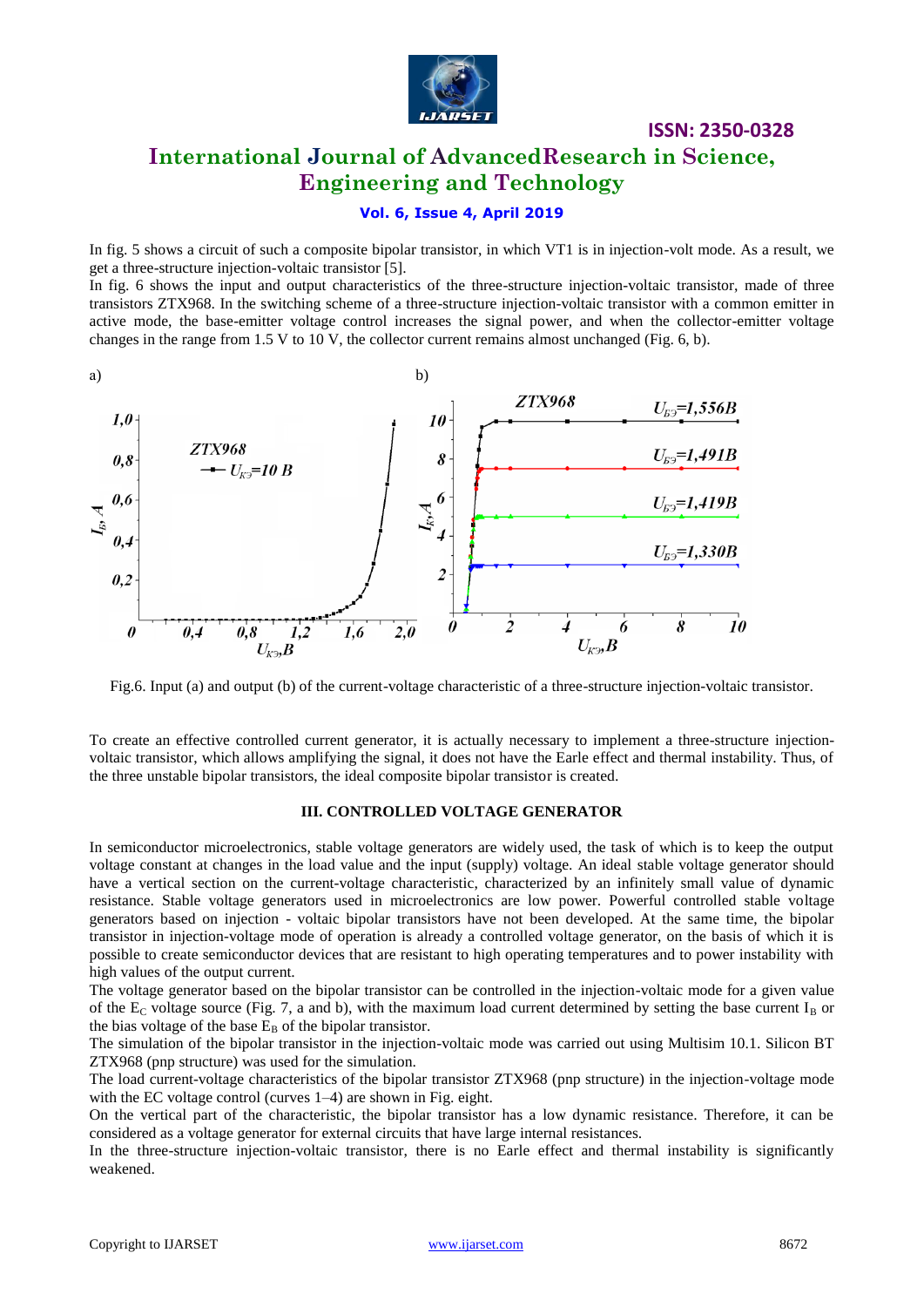

# **International Journal of AdvancedResearch in Science, Engineering and Technology**

#### **Vol. 6, Issue 4, April 2019**



Fig.7. Scheme of a controlled voltage generator on a bipolar transistor (a) and a three-structure injection-voltaic transistor (b).

The load current-voltage characteristics of the bipolar transistor (Fig. 8, curves 1 and 2) with voltage control  $E_K =$ 14.3V and  $E_K = 29.3$  V correspond to the voltage  $U_N = 15$  V and  $U_N = 30$  V, respectively, in the load current range  $0 \div$ 0 , 4 A. The efficiency of a controlled voltage generator is not more than 50%.

The load current-voltage characteristics of a three-structure injection-voltaic transistor (Fig. 8, curves 3 and 4) with voltage control  $E_C = 14.2$  V and  $E_C = 29.2$  V correspond to voltages  $U_N = 15$  V and  $U_N = 30$  V, respectively, in the load current range  $0 \div 1$  A. The efficiency of a controlled voltage generator is about 90%.



Fig.8. Load current-voltage characteristic of the bipolar transistor ZTX968 (pnp structure) in the injection-voltaic mode with  $E_C$  voltage control.